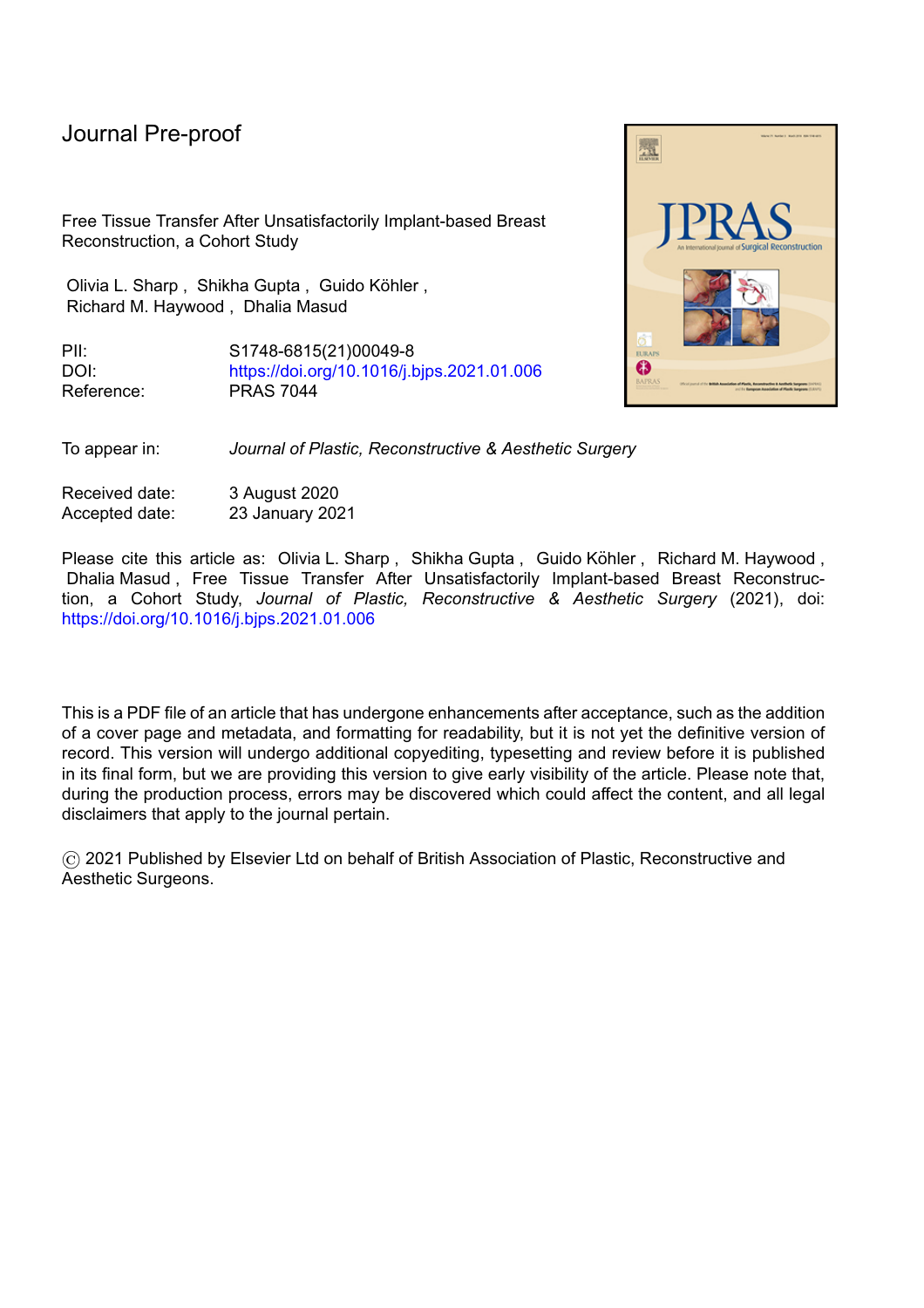Free Tissue Transfer After Unsatisfactorily Implant-based Breast Reconstruction, a Cohort Study Olivia L. **Sharp<sup>a,\*</sup>;** Shikha **Gupta<sup>a</sup>; Guido Köhler<sup>a</sup>; Richard M. <b>Haywood<sup>b</sup>; Dhalia Masud<sup>a</sup>** 

aDepartment of Plastic Surgery, Norfolk and Norwich University Hospital, Norwich, UK.

l

**D** Department of Plastic Surgery, Norfolk and Norwich University Hospital, Norwich, UK and Department of Anatomy, University of East Anglia, Norwich, UK.

## **Corresponding author:**

Olivia L Sharp, MBBS, MSc

Department of Plastic Surgery

Norfolk and Norwich University Hospital,

Colney Lane,

Norwich, Norfolk, England, UK, NR4 7UY

o.sharp@nhs.net

07985095099

This paper has not previously been presented.

#### **Summary**

Breast reconstruction can be performed using implants or autologous tissue, either alone or in combination. Implants typically require re-operation during the patient's lifetime, often for adverse capsular contracture. Conversion from implants to autologous tissue may improve symptoms and deliver a definitive reconstruction. This is known as salvage breast reconstruction. In this paper we evaluate the indications, outcomes, complications and cost implications of salvage breast reconstruction in our regional centre and report these in line with the STROBE guidelines.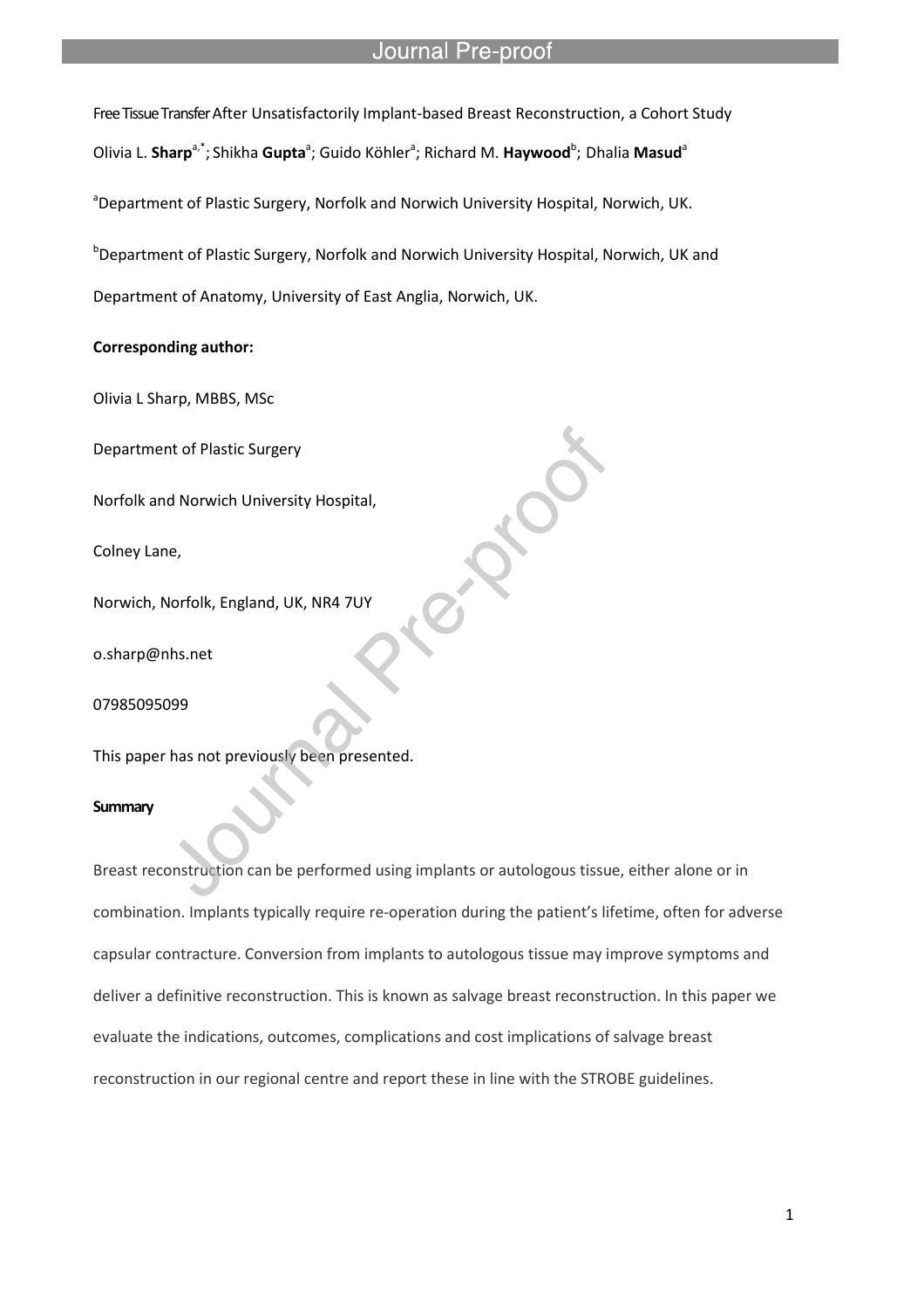#### Pre-proo

Retrospective casenote analysis of all salvage breast reconstruction patients from January 2018 to January 2020 was performed.

l

Nineteen patients were identified, with a median age of 52 years. Indications were all capsular contracture other than two each of implant rupture and patient request. Thirty-two perforator free flaps; 29 deep inferior epigastric, two profunda artery and one lateral thoracic artery flap were performed. Median time from first implant to free flap reconstruction was nine years.

Median hospital stay was five days. No total flap losses and one partial flap loss occurred. Three patients underwent secondary procedures to the breast to improve the aesthetic outcome. All patients reported improvement in symptoms and appearance.

For implant-intolerant patients adequately counselled and accepting of the post-operative downtime, salvage reconstruction with autogenous tissue offers a lasting solution. The upfront healthcare costs are higher with a free tissue transfer, but may become comparable longer term given the multiple exchange of implant procedures required over a patient's lifetime.

#### **Keywords**

Breast Implants**,** Free Tissue Flaps**,** Mammaplasty**,** Aesthetics**,** Contracture

**Free Tissue Transfer After Unsatisfactorily Implant-based Breast Reconstruction, a Cohort Study** Breast reconstruction is known to improve quality of life after mastectomy and can involve implants and/or autologous tissue. Implant-based breast reconstruction is generally considered less technically demanding than free flap reconstruction, has less downtime and no donor site morbidity. The major long-term disadvantage of implant-based reconstruction is the need for subsequent procedures. The recent immediate implant-based breast reconstruction with and without mesh (iBRA) study demonstrated an 18% reoperation rate within three months<sup>1</sup>. At three, six and ten years following initial implantation for primary reconstruction, manufacturers report rates of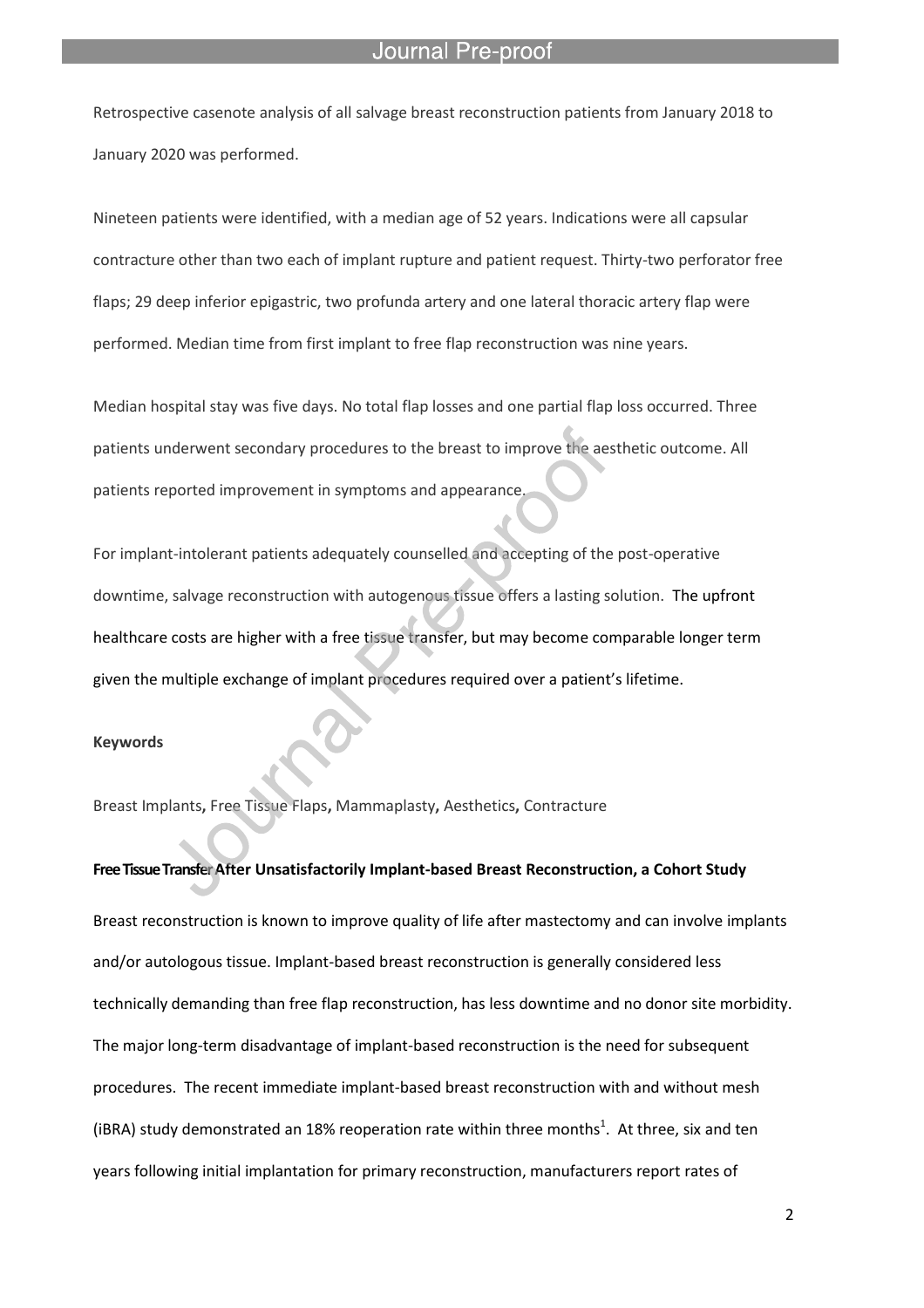reoperation to be 34%, 42% and 53%<sup>2</sup>. The majority of these procedures are for adverse capsular contracture. Re-operation may also be indicated for rippling, infection, malposition, exposure or implant rupture.

l

Autologous reconstruction, particularly from the abdomen, is associated with improved general- and aesthetic patient satisfaction<sup>3</sup>. The deep inferior epigastric perforator (DIEP) flap is the widely accepted, gold standard for breast reconstruction.

Autologous reconstruction is a definitive form of reconstruction with minimal surgical maintenance over the patients' lifespan. This can be seen as attractive for patients whom have had previous implant-based reconstruction and have reached the time for implant exchange. Thus, there is demand for explantation of implant and exchange for autologous tissue.

We hypothesise that a free flap offers a satisfactory method of salvage breast reconstruction, resulting in a good aesthetic outcome with an acceptable risk profile. The aims of this study were to (1) assess the outcomes and complications of salvage breast reconstruction with free flaps in our unit and (2) to consider the cost implications of the service.

We included all patients with failed implant-based reconstructions from January 2018 to January 2020. Patients were retrospectively identified using clinical coding and their case notes interrogated. All recipient and donor site complications were recorded.

Nineteen consecutive patients were identified of which ten patients underwent expander-to-implant procedures and nine patients had definitive implant insertion. There was a median of nine years between implant placement and time to salvage reconstruction. During that time, two patients underwent exchange of implants, four patients underwent one or more lipofilling sessions and one patient underwent both implant exchange and lipofilling. The median number of implant-related procedures was two per patient. Median age was 52 years (31- 61 years).

The 19 salvage reconstruction patients underwent a total of 32 free flaps; 29 DIEPs, two profunda artery perforator and one lateral thoracic artery perforator flap. Median follow up was 11 months

3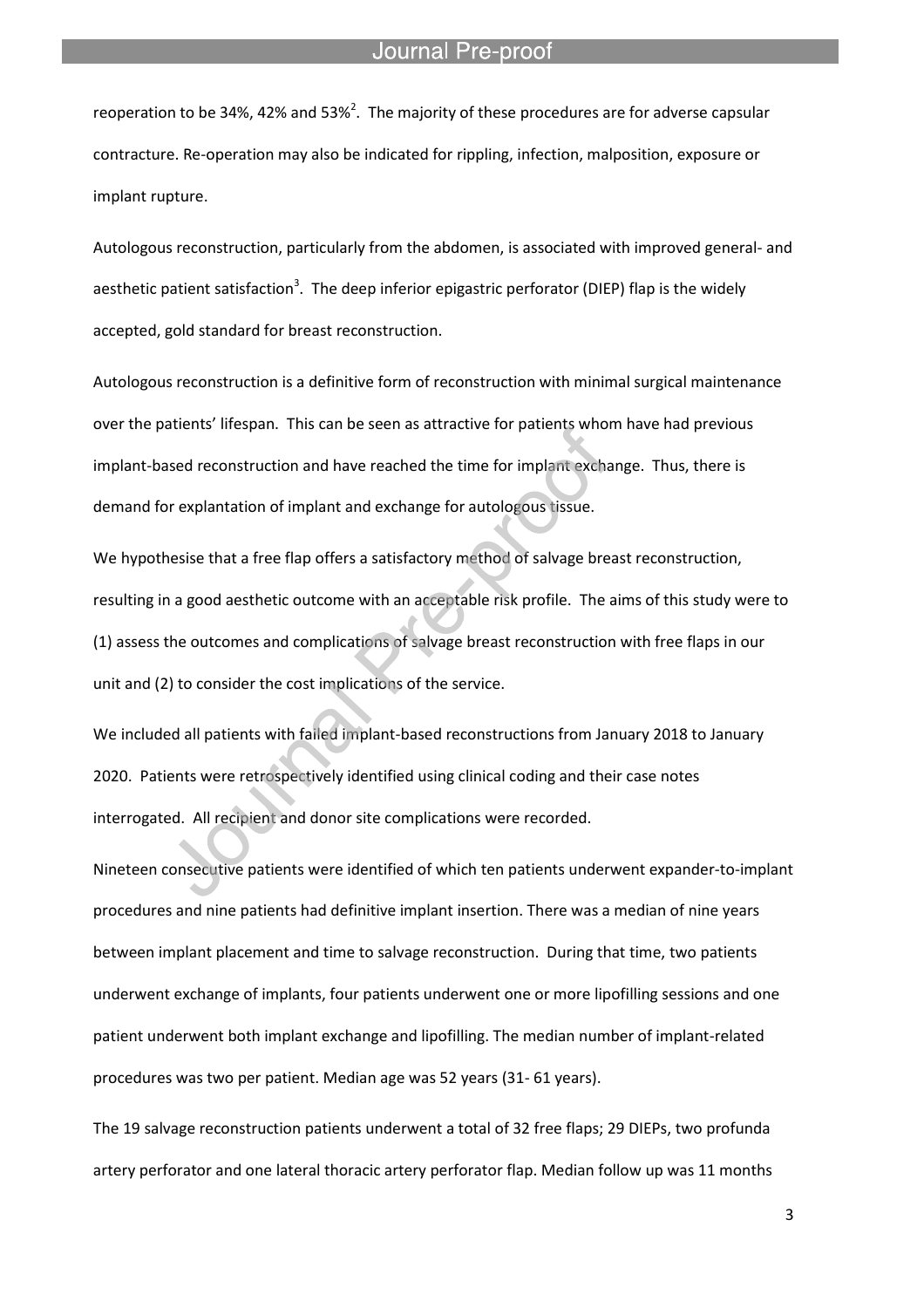(range 4-30). All patients were satisfied with the end aesthetic result, and found improvement in their symptoms.

l

Median length of stay was five days (range 2-11). One patient returned to theatre for evacuation of a haematoma. There were no total- but one partial flap loss. There were five wound breakdowns, all managed conservatively. One donor site seroma required aspiration.

Three patients required revisions to improve the aesthetic outcome of the breast flap; symmetrising lipofilling in two cases and one excision of a small stitch sinus at the flap inset. There were no donor site corrective procedures.

Table 1 shows the cost of salvage breast reconstruction, using the 2019/20 National Tariff Payment System for reference. It can be seen that if implant intolerant patients have two procedures (e.g. implant exchange and lipofilling) costs become comparable to unilateral free tissue transfer, at £7,375.78 and £7,604, respectively. If an additional product such as an acellular dermal matrix is utilised alongside an exchange of implant, or if an additional investigation is required such as an MRI the costs converge further. As the median patient age is 52, it would be reasonable to infer that a third procedure would likely be required in the womans lifetime. Furthermore, a woman undergoing multiple implant related procedures for capsular contracture also has a personal cost of reduced quality of life and loss of productivity. Salvage reconstruction aims to break this cycle, by delivering a lasting reconstruction without ongoing maintenance procedures.

Salvage breast reconstruction with free tissue transfer has been reported since the mid 1990s<sup>4,5</sup>. These have shown high post-operative patient satisfaction and a significant improvement in the aesthetic result $^4$ .

Salvage breast reconstruction with a free flap is a major surgical undertaking, and is not suitable for all patients with capsular contracture or unsatisfactory cosmesis following implant reconstruction. However, in symptomatic patients adequately counselled and accepting of the post-operative downtime, salvage breast reconstruction with autogenous tissue offers a lasting result that ages

4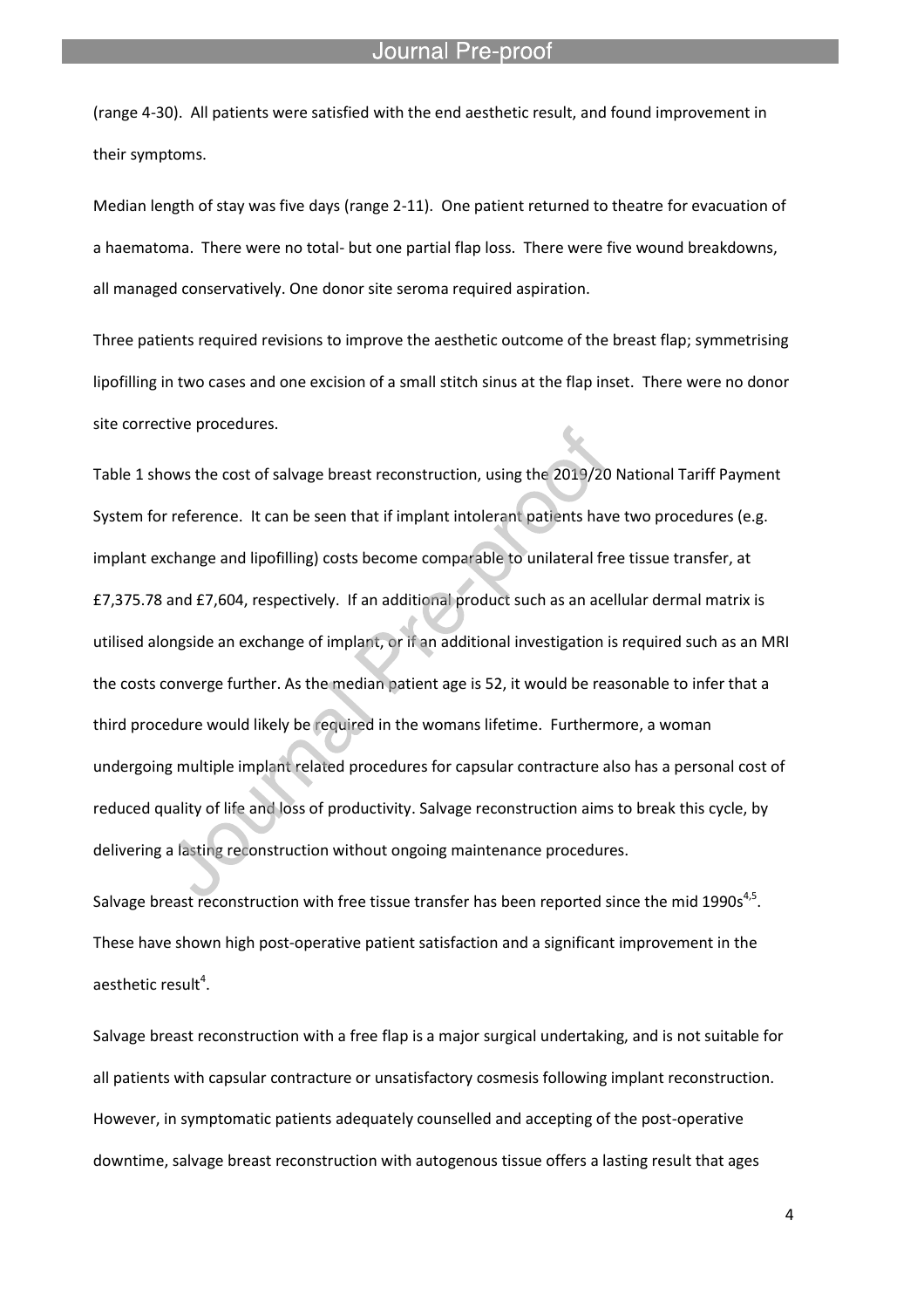naturally. The upfront healthcare costs are higher with a free tissue transfer, but may become comparable longer term given the multiple exchange of implant procedures required over a patient's lifetime.

l

We believe conversion to definitive autologous reconstruction to be a worthwhile endeavour based on patient improvement in symptoms, and the diminishing return of multiple implant related revisions.

Prop.

- Ethical approval
- Not required

Conflicts of interest

None declared

Funding

None

#### **References**

- 1. Potter S, Conroy EJ, Cutress RI, et al. Short-term safety outcomes of mastectomy and immediate implant-based breast reconstruction with and without mesh (iBRA): a multicentre, prospective cohort study. *The Lancet Oncology.* 2019;20(2):254-266.
- 2. MENTOR® MEMORYSHAPE® BREAST IMPLANTS: Product Insert Data Sheet. In: Mentor, ed. https://www.breastimplantsbymentor.com/safety-information2018.
- 3. Yueh JH, Slavin SA, Adesiyun T, et al. Patient satisfaction in postmastectomy breast reconstruction: a comparative evaluation of DIEP, TRAM, latissimus flap, and implant techniques. *Plastic and reconstructive surgery.* 2010;125(6):1585-1595.
- 4. Visser NJ, Damen TH, Timman R, Hofer SO, Mureau MA. Surgical results, aesthetic outcome, and patient satisfaction after microsurgical autologous breast reconstruction following failed implant reconstruction. *Plastic and reconstructive surgery.* 2010;126(1):26-36.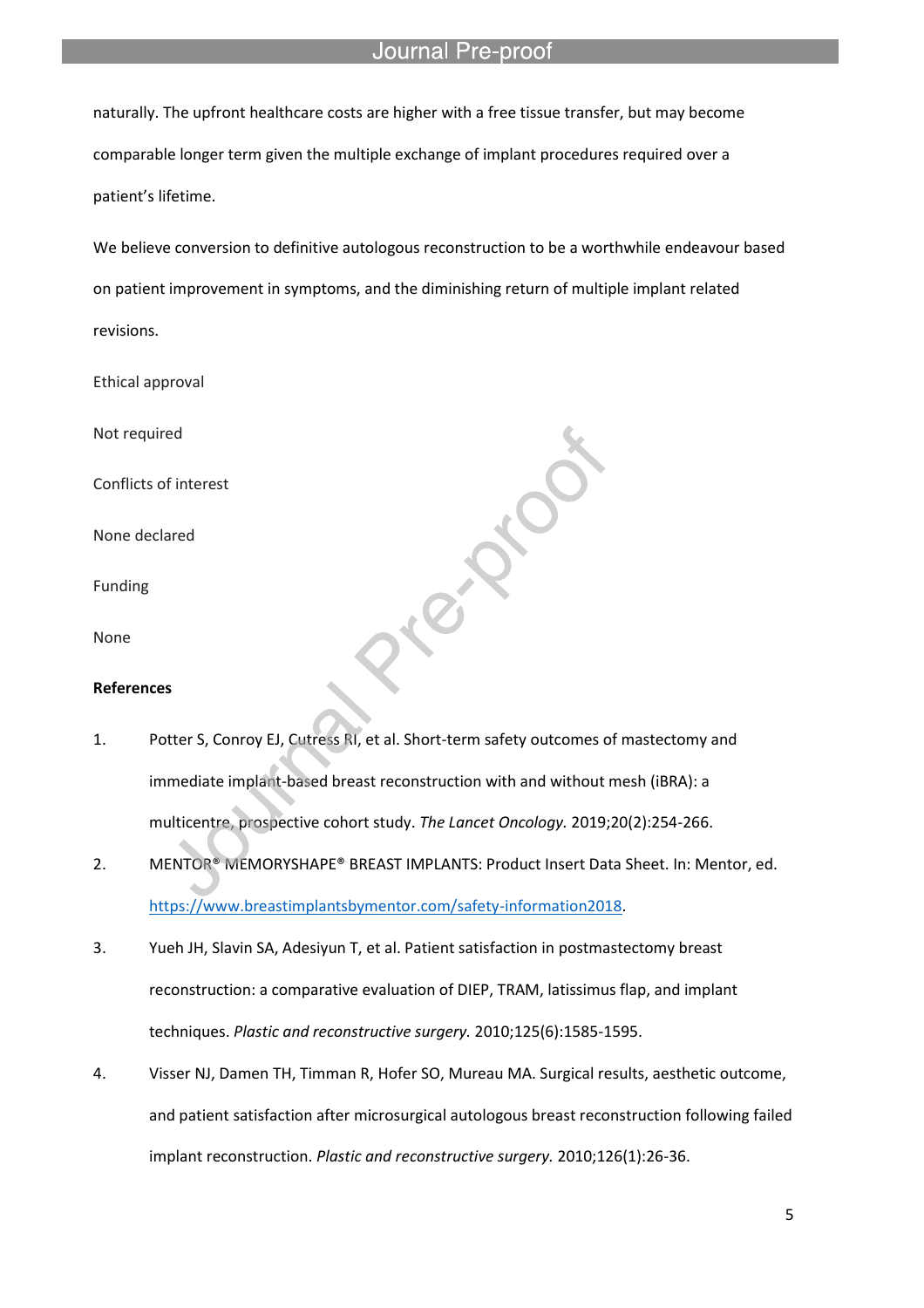5. Levine SM, Lester ME, Fontenot B, Allen RJ, Sr. Perforator flap breast reconstruction after unsatisfactory implant reconstruction. *Annals of plastic surgery.* 2011;66(5):513-517.

# Table 1. The cost of salvage breast reconstruction

l

| Item                                                 | Cost (£)                                                                      |
|------------------------------------------------------|-------------------------------------------------------------------------------|
| Initial plastic surgery outpatient clinic            | 139                                                                           |
| Follow up plastic surgery outpatient clinic          | 86                                                                            |
| Implant exchange (not including physical<br>implant) | 3,345                                                                         |
| Lipofilling of breast                                | 2,584                                                                         |
| Procurement of implants                              | 791.78 (based on 2x MENTOR® CPG™ Gel<br>Breast Implants cost of £395.89 each) |
| <b>Bilateral delayed DIEP</b>                        | 9004                                                                          |
| Unilateral delayed DIEP                              | 7181                                                                          |
| Pre-operative CT angiogram                           | 112                                                                           |
| Totals*                                              |                                                                               |
| 1 Implant exchange                                   | 4,447.78                                                                      |
| 2 Implant exchanges                                  | 8,895.56                                                                      |
| Implant exchange and lipofilling                     | 7,375.78                                                                      |